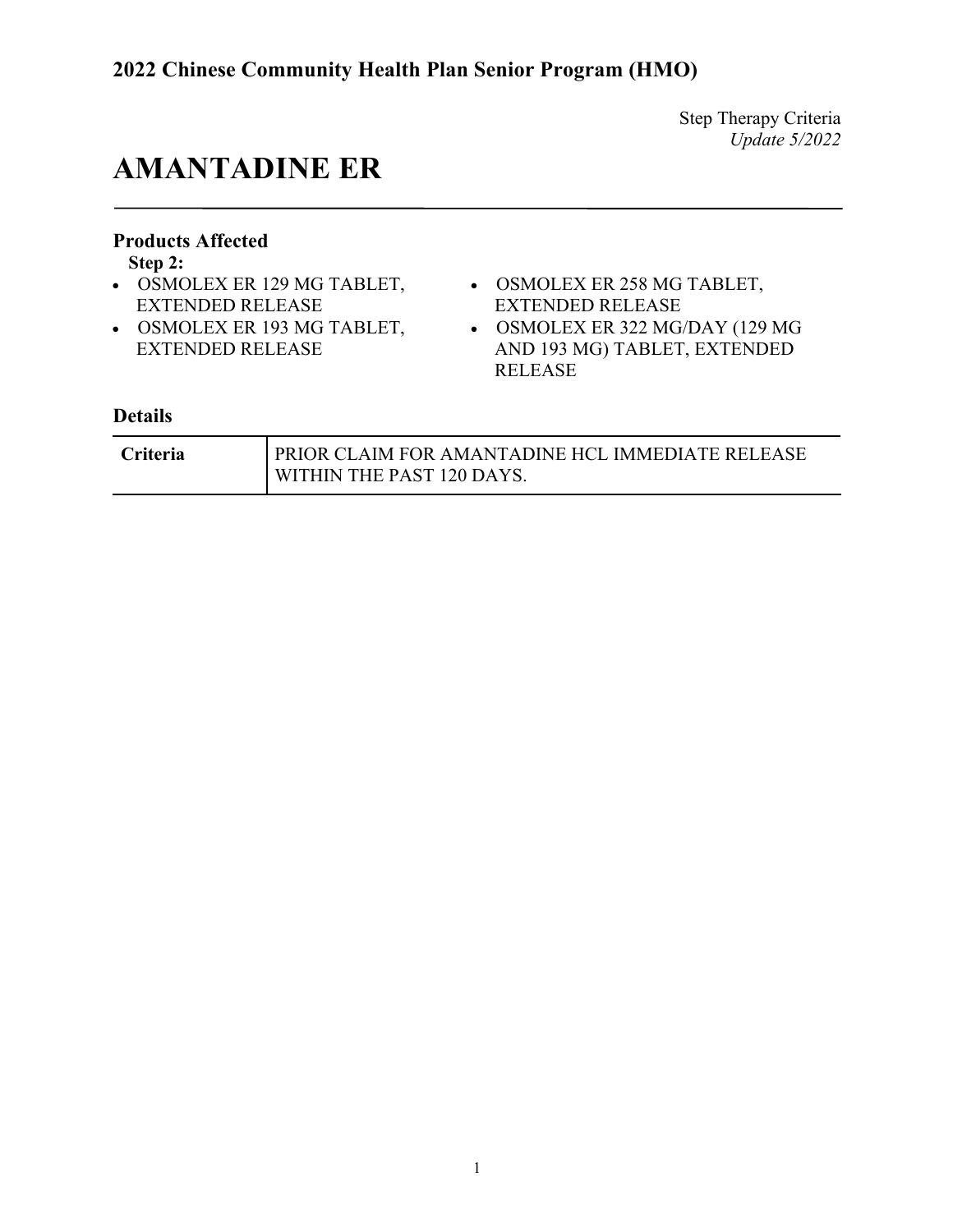## **AMLODIPINE ORAL SUSPENSION**

### **Products Affected**

**Step 2:**

• KATERZIA 1 MG/ML ORAL SUSPENSION

| <b>Criteria</b> | PRIOR CLAIM FOR GENERIC AMLODIPINE TABLETS WITHIN |
|-----------------|---------------------------------------------------|
|                 | <b>THE PAST 120 DAYS.</b>                         |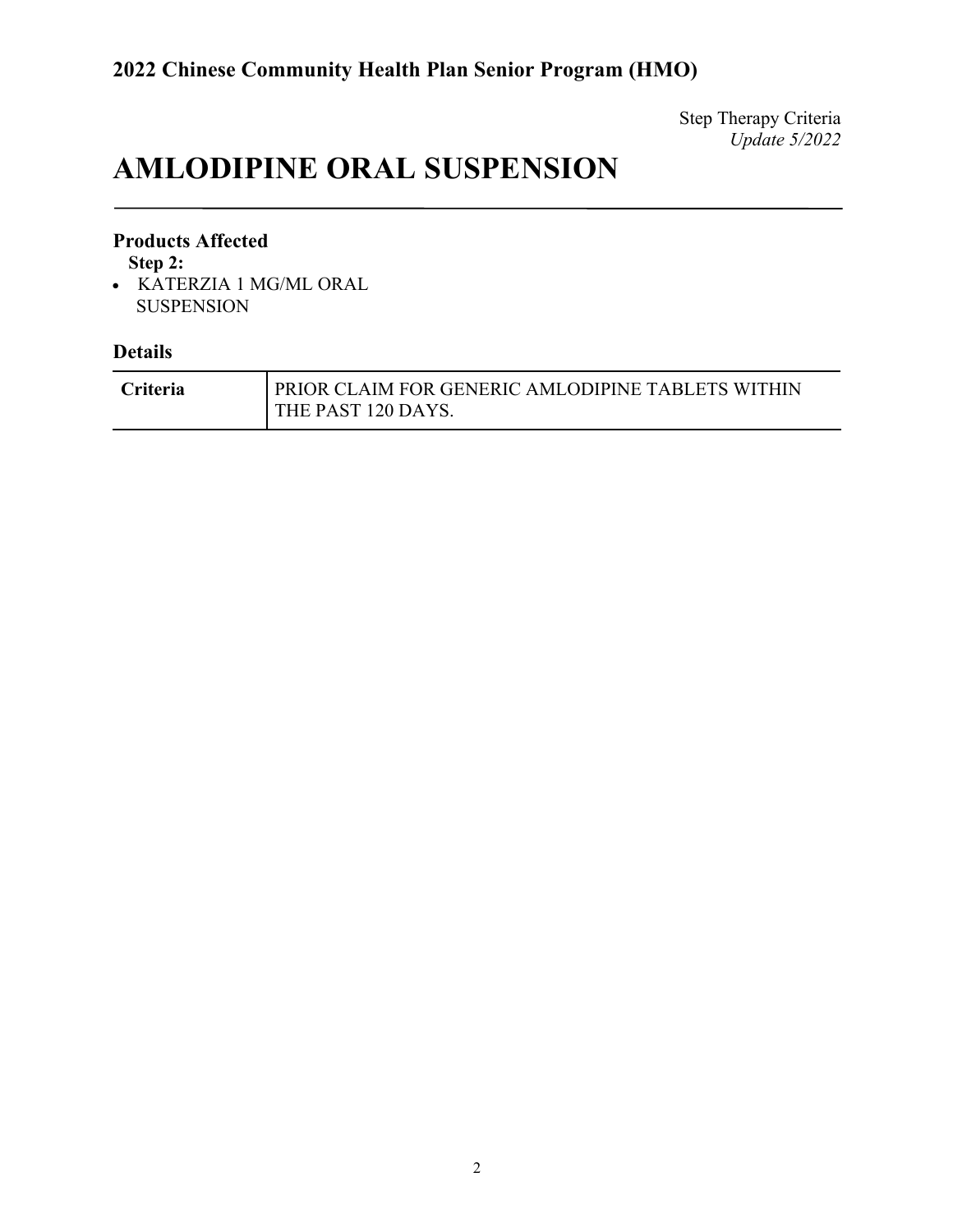## **ANTIDEPRESSANTS**

### **Products Affected**

**Step 2:**

- FETZIMA 120 MG CAPSULE,EXTENDED RELEASE
- FETZIMA 20 MG (2)-40 MG (26) CAPSULE,EXTENDED RELEASE,24 HR,DOSE PACK
- FETZIMA 20 MG CAPSULE,EXTENDED RELEASE • FETZIMA 40 MG
- CAPSULE,EXTENDED RELEASE
- FETZIMA 80 MG CAPSULE,EXTENDED RELEASE

| <b>Criteria</b> | PRIOR CLAIM FOR TRINTELLIX AND VIIBRYD WITHIN THE |
|-----------------|---------------------------------------------------|
|                 | PAST 365 DAYS.                                    |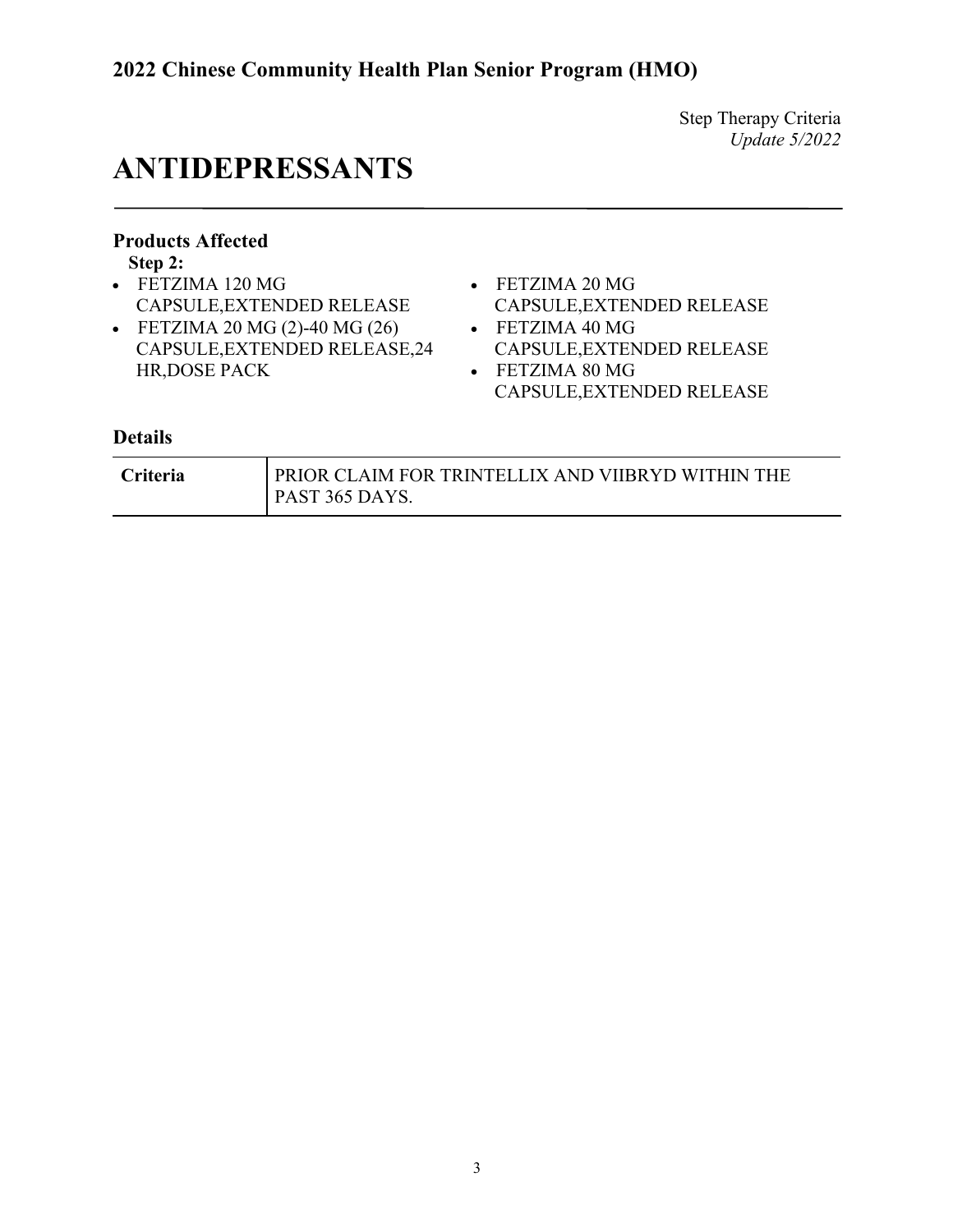# **ANTIGOUT AGENTS**

### **Products Affected**

**Step 2:**<br>• *febuxostat 40 mg tablet* 

• *febuxostat 40 mg tablet* • *febuxostat 80 mg tablet*

| <b>Criteria</b> | PRIOR CLAIM FOR FORMULARY VERSION OF ALLOPURINOL |
|-----------------|--------------------------------------------------|
|                 | <b>TABLETS WITHIN THE PAST 120 DAYS.</b>         |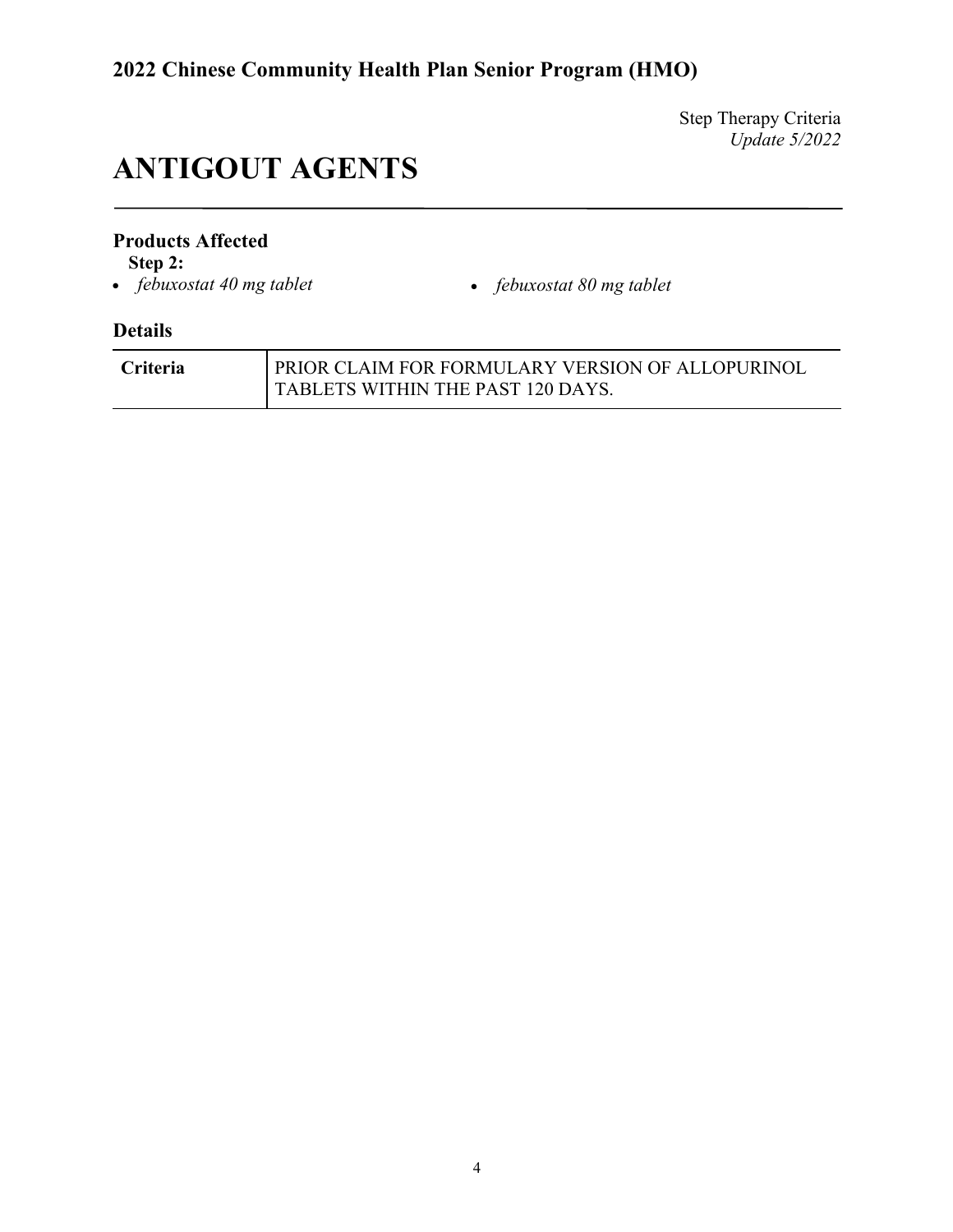# **ANTI-INFLAMMATORY AGENTS - GI**

### **Products Affected**

**Step 2:**

• DIPENTUM 250 MG CAPSULE

| <b>Criteria</b> | PRIOR CLAIM FOR FORMULARY VERSION OF 1 OF THE<br>FOLLOWING:BALSALAZIDE, MESALAMINE 400 MG<br>CAP(DRTAB), MESALAMINE DR 800 MG TAB, MESALAMINE |
|-----------------|-----------------------------------------------------------------------------------------------------------------------------------------------|
|                 | 0.375G ER CAP, OR MESALAMINE 1.2G DR TAB WITHIN THE<br>PAST 120 DAYS                                                                          |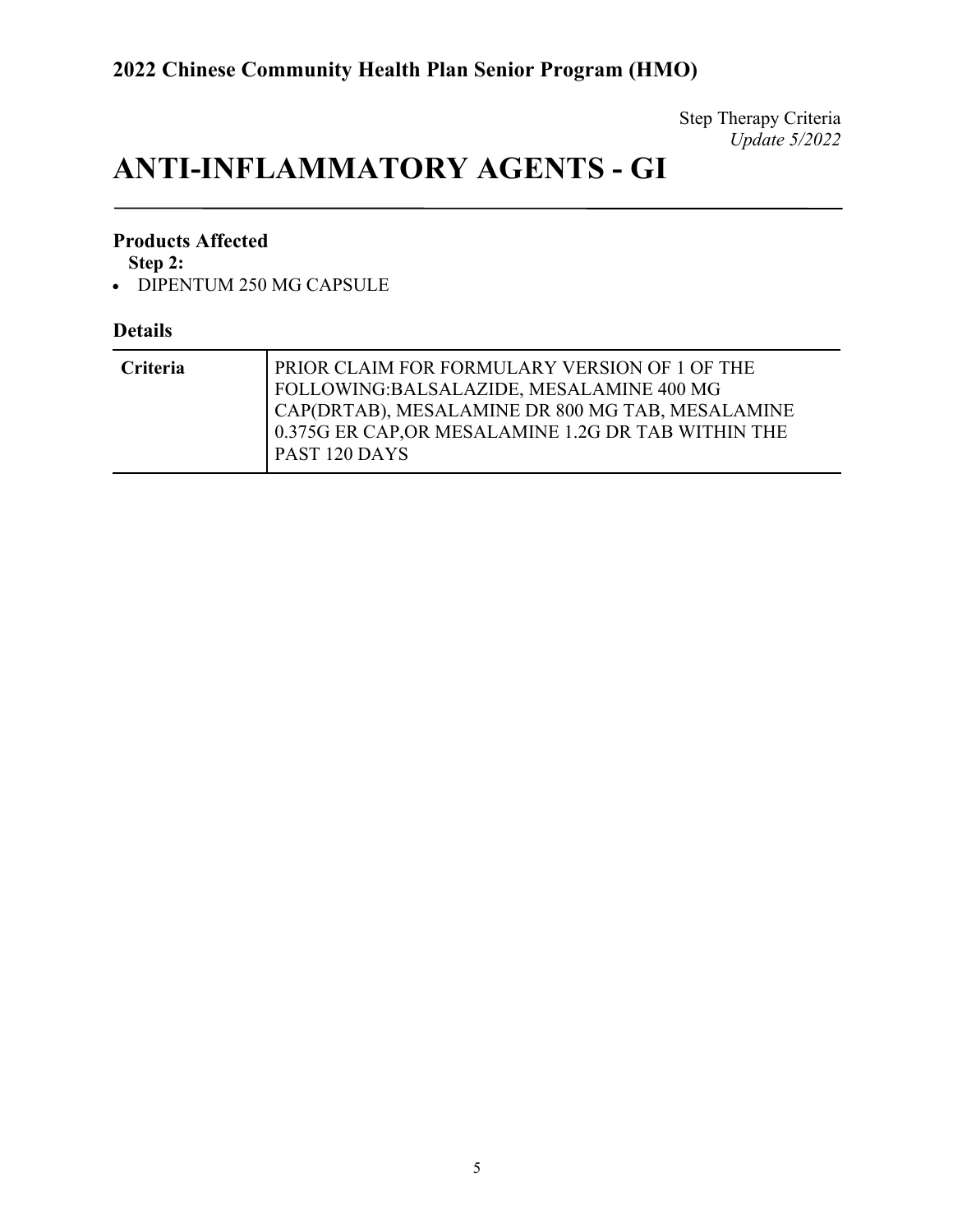## **ANTIPSYCHOTIC AGENTS**

### **Products Affected**

**Step 2:**

- *aripiprazole 10 mg disintegrating tablet*
- *aripiprazole 15 mg disintegrating tablet*
- CAPLYTA 42 MG CAPSULE
- *clozapine 100 mg disintegrating tablet*
- *clozapine 12.5 mg disintegrating tablet*
- *clozapine 150 mg disintegrating tablet*
- *clozapine 200 mg disintegrating tablet*
- *clozapine 25 mg disintegrating tablet*
- FANAPT 1 MG TABLET
- FANAPT 10 MG TABLET
- FANAPT 12 MG TABLET
- FANAPT 1MG(2)-2 MG(2)-4MG(2)-6 MG(2) TABLETS IN A DOSE PACK
- FANAPT 2 MG TABLET
- FANAPT 4 MG TABLET
- FANAPT 6 MG TABLET

- FANAPT 8 MG TABLET
- SECUADO 3.8 MG/24 HOUR TRANSDERMAL 24 HOUR PATCH
- SECUADO 5.7 MG/24 HOUR TRANSDERMAL 24 HOUR PATCH
- SECUADO 7.6 MG/24 HOUR TRANSDERMAL 24 HOUR PATCH
- VERSACLOZ 50 MG/ML ORAL **SUSPENSION**
- VRAYLAR 1.5 MG  $(1)$ -3 MG  $(6)$ CAPSULES IN A DOSE PACK
- VRAYLAR 1.5 MG CAPSULE
- VRAYLAR 3 MG CAPSULE
- VRAYLAR 4.5 MG CAPSULE
- VRAYLAR 6 MG CAPSULE

| Criteria | PRIOR CLAIM FOR LATUDA OR ONE FORMULARY ORAL<br>ANTIPSYCHOTIC: RISPERIDONE, CLOZAPINE TABLET, |
|----------|-----------------------------------------------------------------------------------------------|
|          | OLANZAPINE, IMMEDIATE RELEASE QUETIAPINE FUMARATE,                                            |
|          | ZIPRASIDONE, ARIPIPRAZOLE, ASENAPINE, PALIPERIDONE                                            |
|          | WITHIN THE PAST 365 DAYS                                                                      |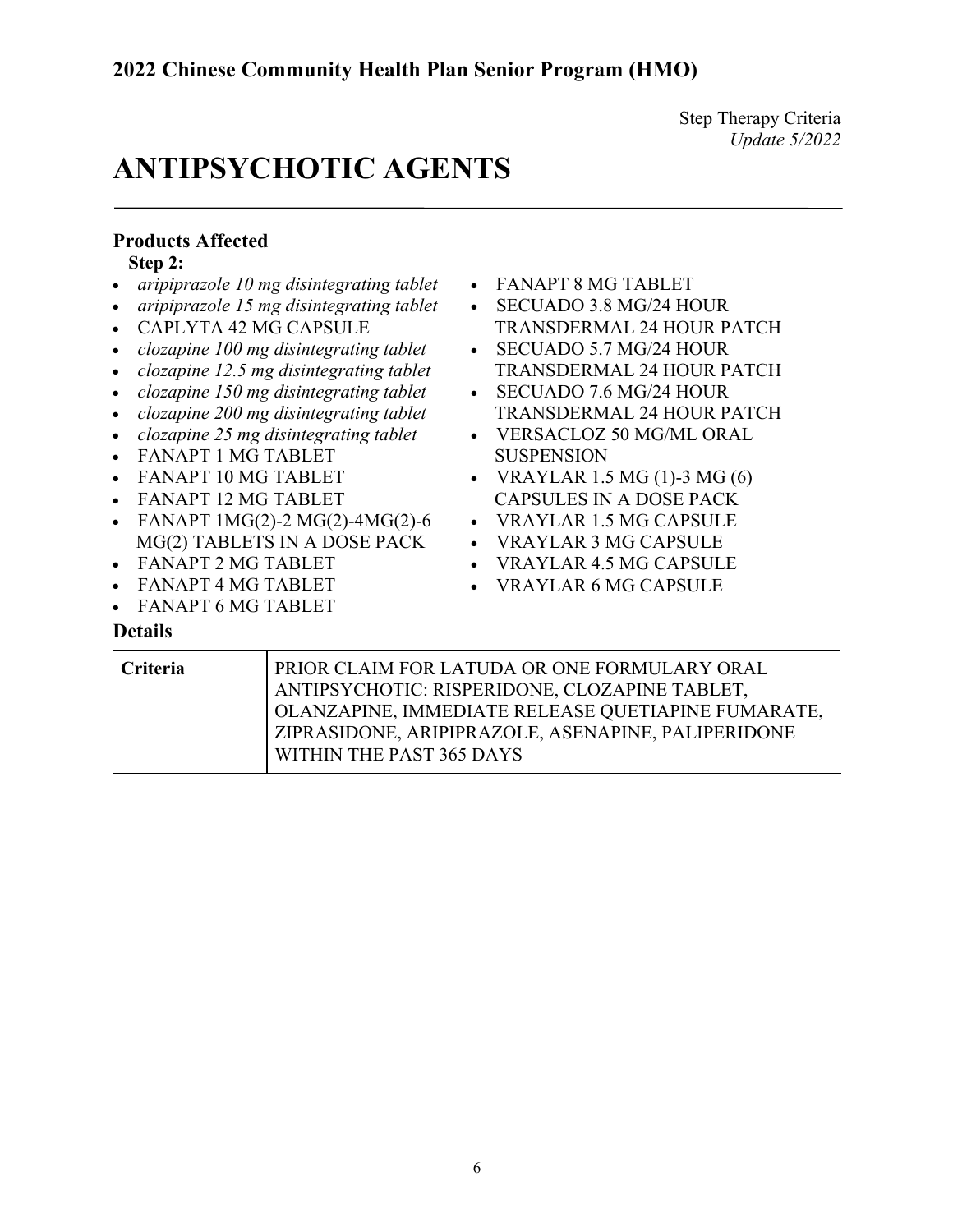## **ANTIPSYCHOTIC AGENTS II**

### **Products Affected**

**Step 2:**

- REXULTI 0.25 MG TABLET
- REXULTI 0.5 MG TABLET
- REXULTI 1 MG TABLET
- REXULTI 2 MG TABLET
- REXULTI 3 MG TABLET
- REXULTI 4 MG TABLET

| Criteria | PRIOR CLAIM FOR LATUDA AND ONE FORMULARY ORAL<br>ATYPICAL ANTIPSYCHOTICS (RISPERIDONE, CLOZAPINE,<br>OLANZAPINE, QUETIAPINE, ARIPIPRAZOLE, ZIPRASIDONE,<br>ASENAPINE OR PALIPERIDONE) OR SSRI (CITALOPRAM,<br>ESCITALOPRAM, FLUOXETINE, PAROXETINE OR SERTRALINE)<br>OR SNRI (DESVENLAFAXINE, DULOXETINE OR VENLAFAXINE)<br>WITHIN THE PAST 365 DAYS |
|----------|------------------------------------------------------------------------------------------------------------------------------------------------------------------------------------------------------------------------------------------------------------------------------------------------------------------------------------------------------|
|----------|------------------------------------------------------------------------------------------------------------------------------------------------------------------------------------------------------------------------------------------------------------------------------------------------------------------------------------------------------|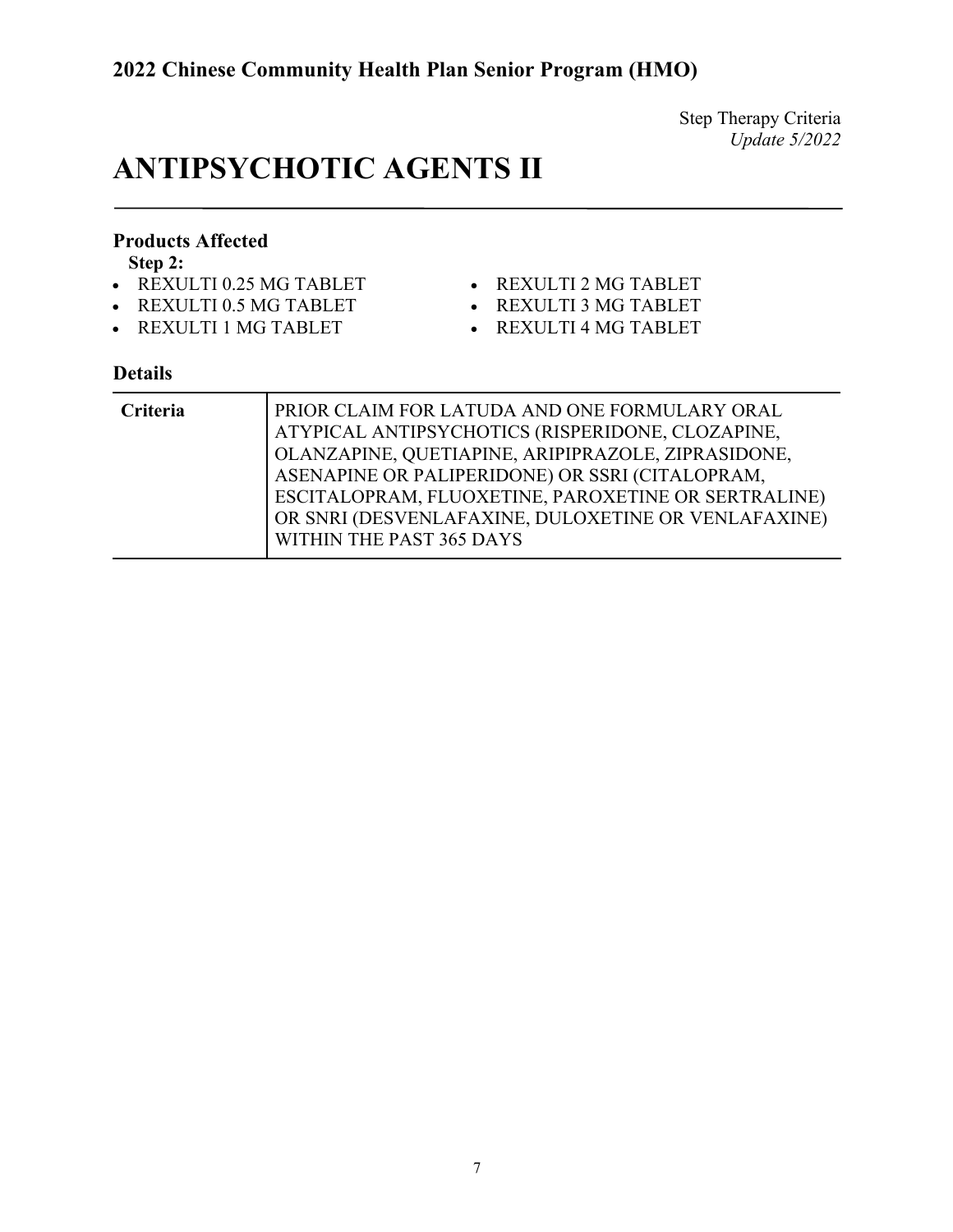## **ANTIULCER AGENTS**

### **Products Affected**

**Step 2:**

- *omeprazole 20 mg-sodium bicarbonate 1.1 omeprazole 40 mg-sodium bicarbonate 1.1 gram capsule*
- *gram capsule*

| <b>Criteria</b> | PRIOR CLAIM FOR GENERIC FEDERAL LEGEND FORMULARY |
|-----------------|--------------------------------------------------|
|                 |                                                  |
|                 | VERSION OF ORAL LANSOPRAZOLE CAPSULES,           |
|                 | ESOMEPRAZOLE MAG, RABEPRAZOLE, OMEPRAZOLE, OR    |
|                 | PANTOPRAZOLE WITHIN THE PAST 120 DAYS.           |
|                 |                                                  |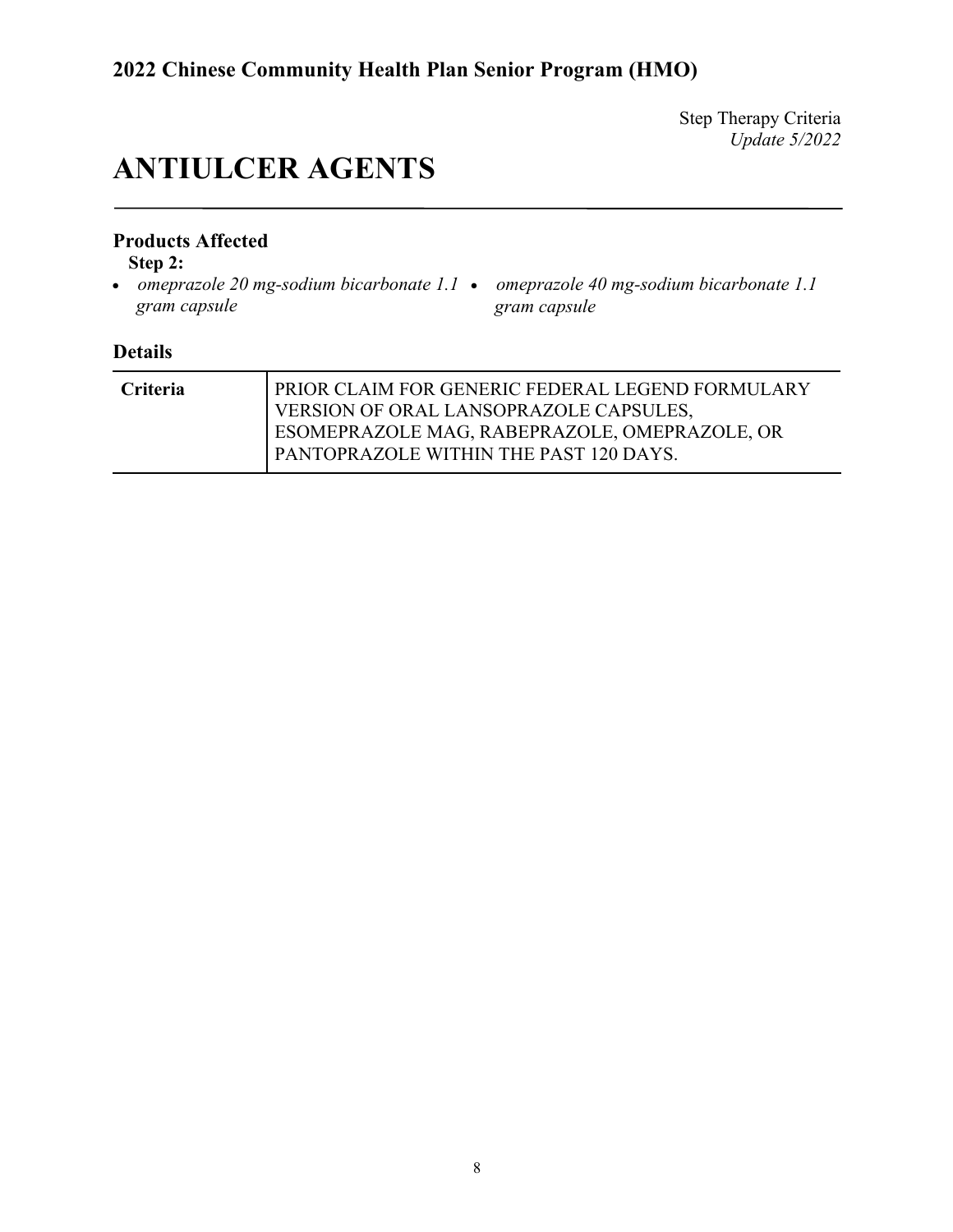# **B VERSUS D ADMINISTRATIVE STEP**

| <b>Products Affected</b><br>Step 2:<br>CYCLOPHOSPHAMIDE 25 MG<br><b>CAPSULE</b><br>cyclophosphamide 25 mg tablet<br>$\bullet$<br>• CYCLOPHOSPHAMIDE 50 MG<br><b>CAPSULE</b><br><b>Details</b> | cyclophosphamide 50 mg tablet<br>methotrexate sodium 2.5 mg tablet<br>XATMEP 2.5 MG/ML ORAL<br><b>SOLUTION</b>                                                                                                                                                                                                                                                                                                                    |
|-----------------------------------------------------------------------------------------------------------------------------------------------------------------------------------------------|-----------------------------------------------------------------------------------------------------------------------------------------------------------------------------------------------------------------------------------------------------------------------------------------------------------------------------------------------------------------------------------------------------------------------------------|
| Criteria                                                                                                                                                                                      | IN ORDER TO ASSIST IN A PART B VS. D PAYMENT<br>DETERMINATION, A PRIOR CLAIM SEEN FOR A RHEUMATOID<br>ARTHRITIS, PSORIASIS OR ACTIVE POLYARTICULAR JUVENILE<br><b>IDIOPATHIC ARTHRITIS DRUG WITHIN THE PAST 120 DAYS</b><br>WILL QUALIFY FOR PART D PAYMENT. ALL OTHER<br><b>INDICATIONS WILL HAVE A PART B VS. D PAYMENT</b><br>DETERMINATION MADE THROUGH THE FORMULARY<br>EXCEPTION PROCESS PRIOR TO THE APPROVAL OF THE DRUG. |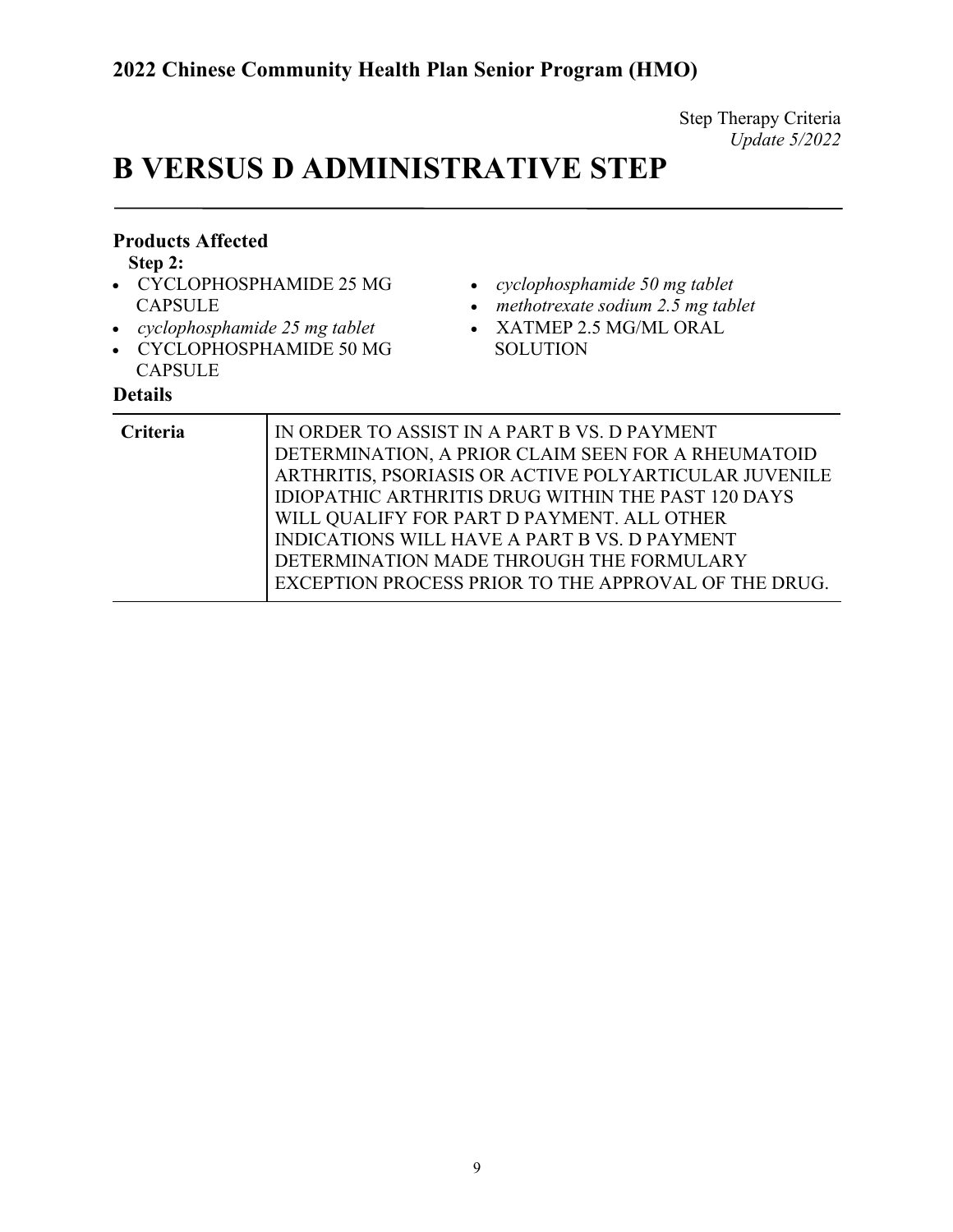## **DULOXETINE SPRINKLE**

### **Products Affected**

**Step 2:**

- DRIZALMA SPRINKLE 20 MG CAPSULE,DELAYED RELEASE
- DRIZALMA SPRINKLE 30 MG CAPSULE,DELAYED RELEASE
- DRIZALMA SPRINKLE 40 MG CAPSULE,DELAYED RELEASE
- DRIZALMA SPRINKLE 60 MG CAPSULE,DELAYED RELEASE

| <b>Criteria</b> | <b>PRIOR CLAIM FOR FORMULARY GENERIC DULOXETINE</b> |
|-----------------|-----------------------------------------------------|
|                 | CAPSULE WITHIN THE PAST 120 DAYS.                   |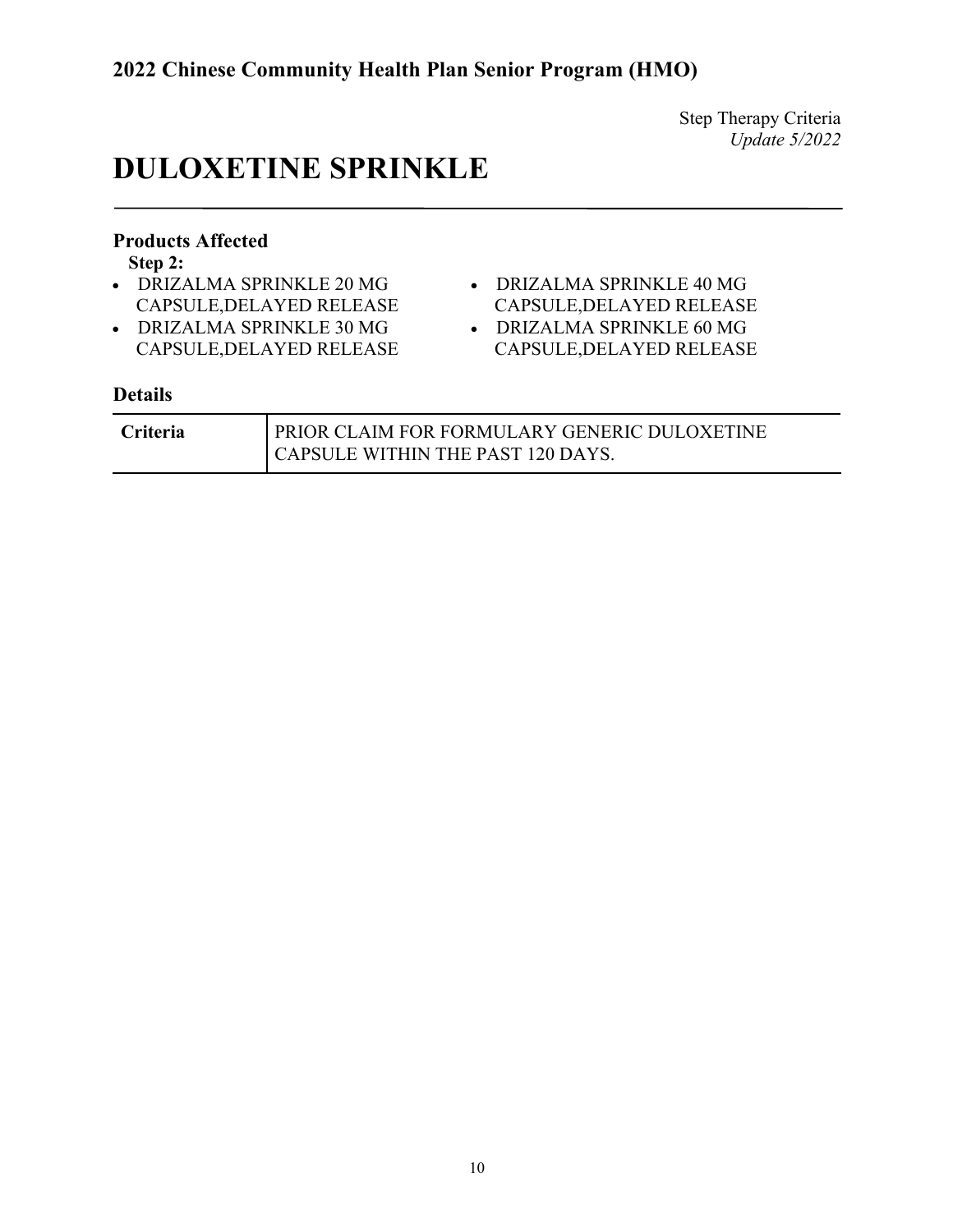## **ENALAPRIL ORAL SOLUTION**

### **Products Affected**

**Step 2:**

• *enalapril maleate 1 mg/ml oral solution*

| <b>Criteria</b> | <b>PRIOR CLAIM FOR GENERIC ENALAPRIL ORAL TABLETS</b> |
|-----------------|-------------------------------------------------------|
|                 | <b>WITHIN THE PAST 120 DAYS.</b>                      |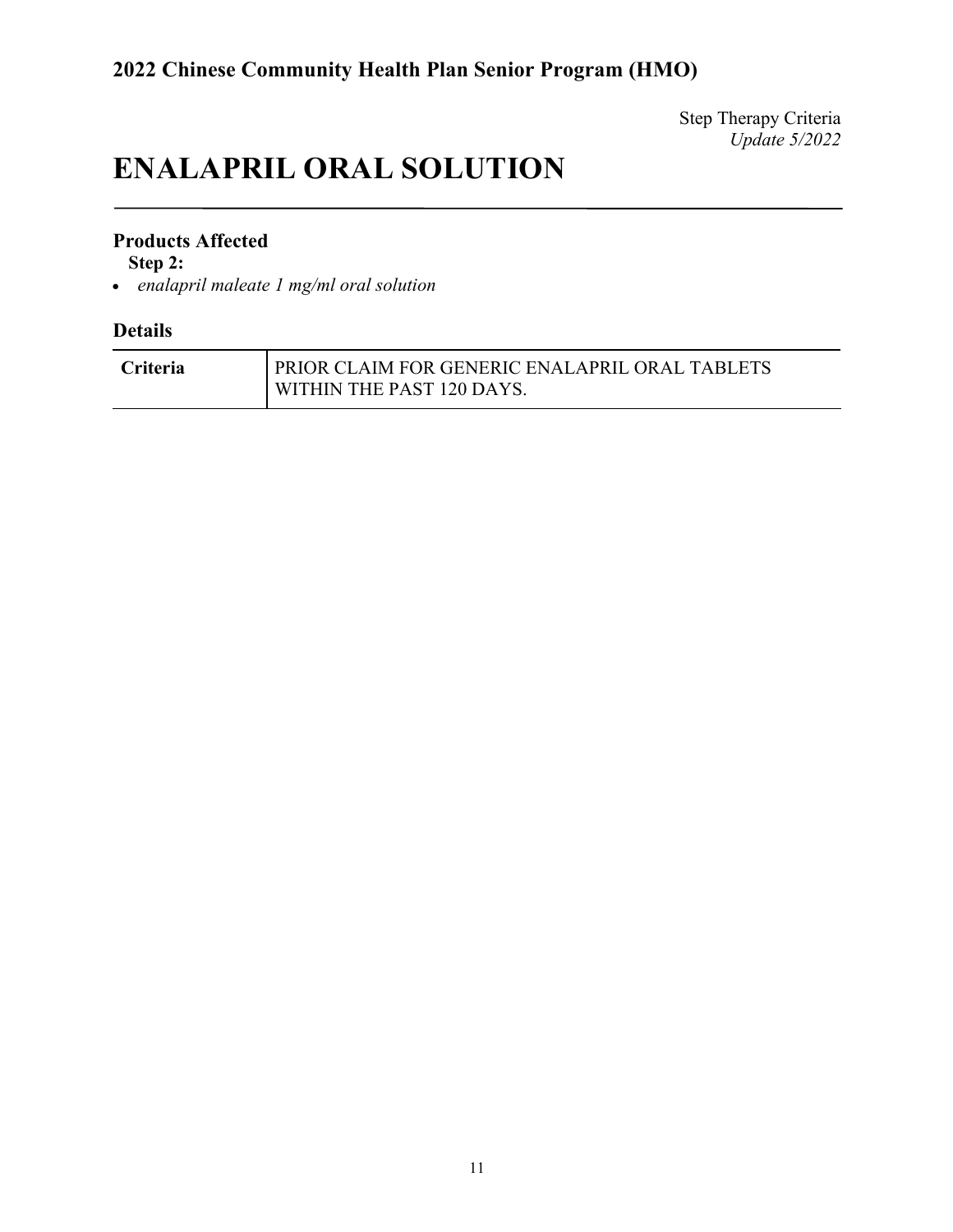# **LISINOPRIL ORAL SOLUTION**

### **Products Affected**

**Step 2:**

• QBRELIS 1 MG/ML ORAL SOLUTION

| <b>Criteria</b> | PRIOR CLAIM FOR GENERIC LISINOPRIL WITHIN THE PAST 120<br><b>DAYS.</b> |
|-----------------|------------------------------------------------------------------------|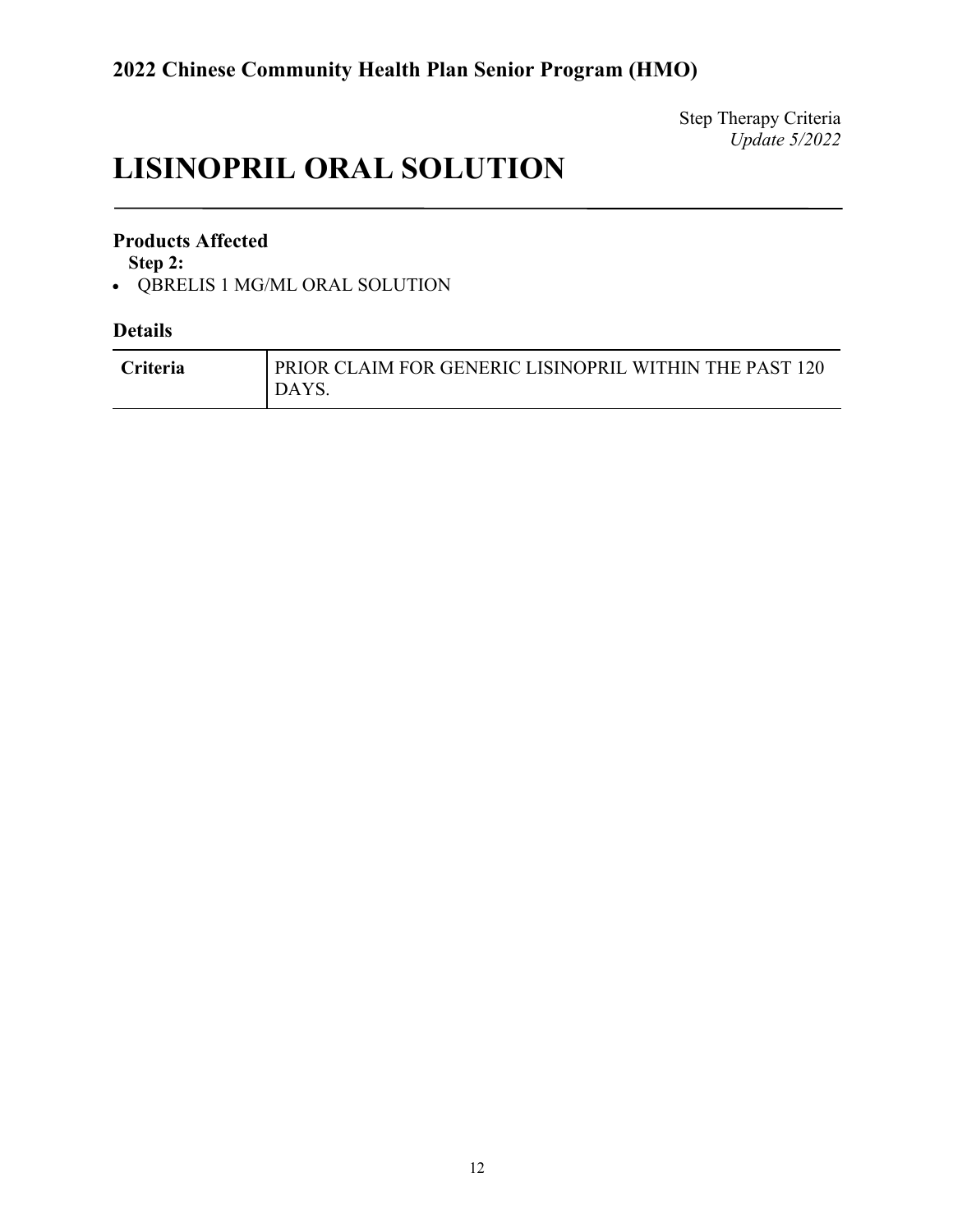• NAMZARIC 7 MG-10 MG CAPSULE SPRINKLE,EXTENDED RELEASE • NAMZARIC 7/14/21/28 MG-10 MG CAPSULE,SPRINKLE,EXTEND

RELEASE,DOSE PACK

### **MEMANTINE - DONEPEZIL**

### **Products Affected**

**Step 2:**

- NAMZARIC 14 MG-10 MG CAPSULE SPRINKLE,EXTENDED RELEASE
- NAMZARIC 21 MG-10 MG CAPSULE SPRINKLE,EXTENDED RELEASE
- NAMZARIC 28 MG-10 MG CAPSULE SPRINKLE,EXTENDED RELEASE

| <b>Criteria</b> | PRIOR CLAIM FOR GENERIC DONEPEZIL AND MEMANTINE IR |
|-----------------|----------------------------------------------------|
|                 | I IN THE PAST 365 DAYS                             |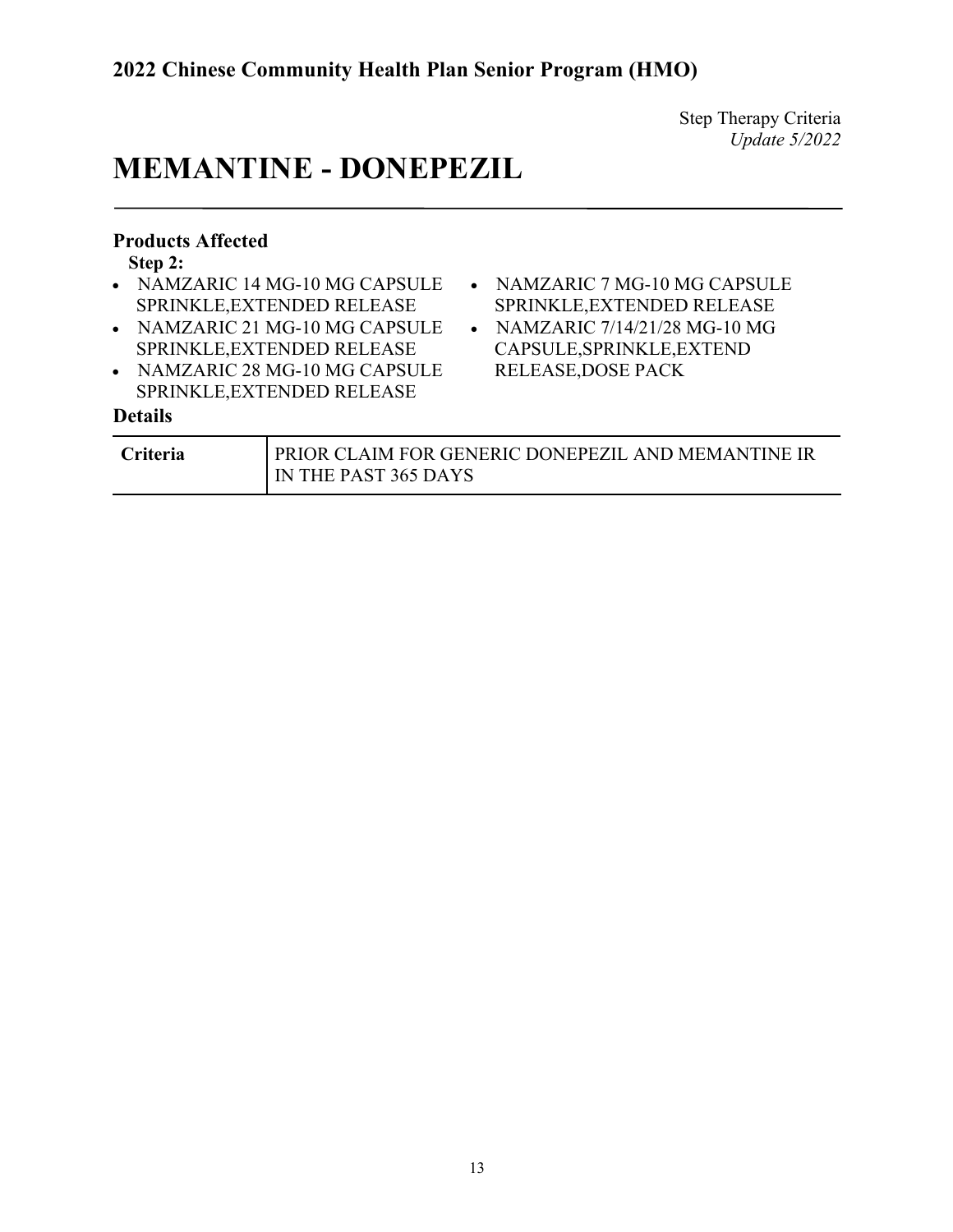### **2022 Chinese Community Health Plan Senior Program (HMO)**

Step Therapy Criteria *Update 5/2022*

## **MEMANTINE ER**

### **Products Affected**

**Step 2:**

- *memantine 14 mg capsule sprinkle,extended release 24hr*
- *memantine 21 mg capsule sprinkle,extended release 24hr*
- *memantine 28 mg capsule sprinkle,extended release 24hr*
- *memantine 7 mg capsule sprinkle,extended release 24hr*

| <b>Criteria</b> | PRIOR CLAIM FOR FORMULARY VERSION OF MEMANTINE IR |
|-----------------|---------------------------------------------------|
|                 | WITHIN THE PAST 120 DAYS                          |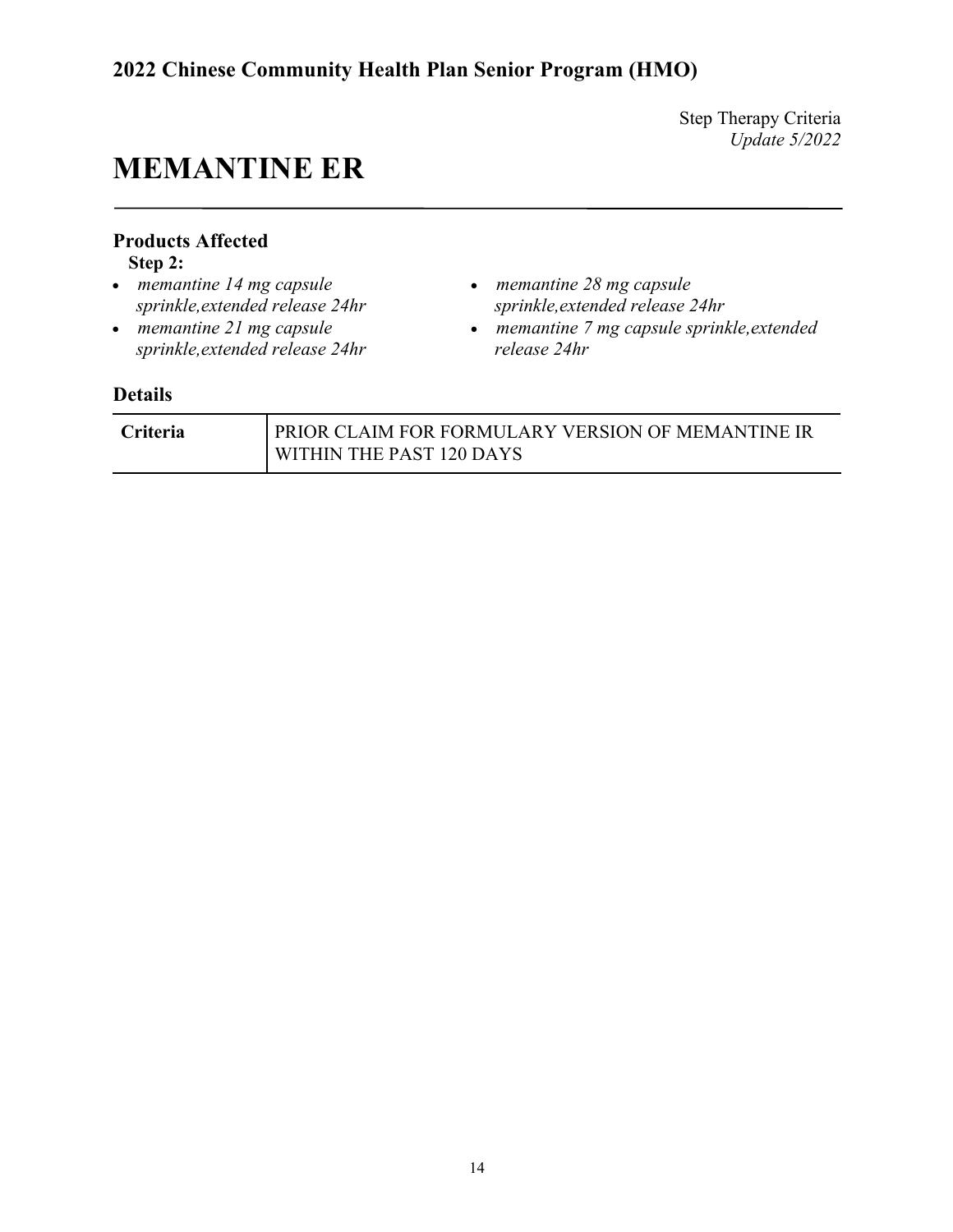# **NASAL CORTICOSTEROIDS II**

### **Products Affected**

**Step 2:**

• XHANCE 93 MCG/ACTUATION BREATH ACTIVATED AEROSOL

| <b>Criteria</b> | PRIOR CLAIM FOR A FEDERAL LEGEND FORMULARY VERSION |
|-----------------|----------------------------------------------------|
|                 | OF MOMETASONE NASAL SPRAY WITHIN THE PAST 120 DAYS |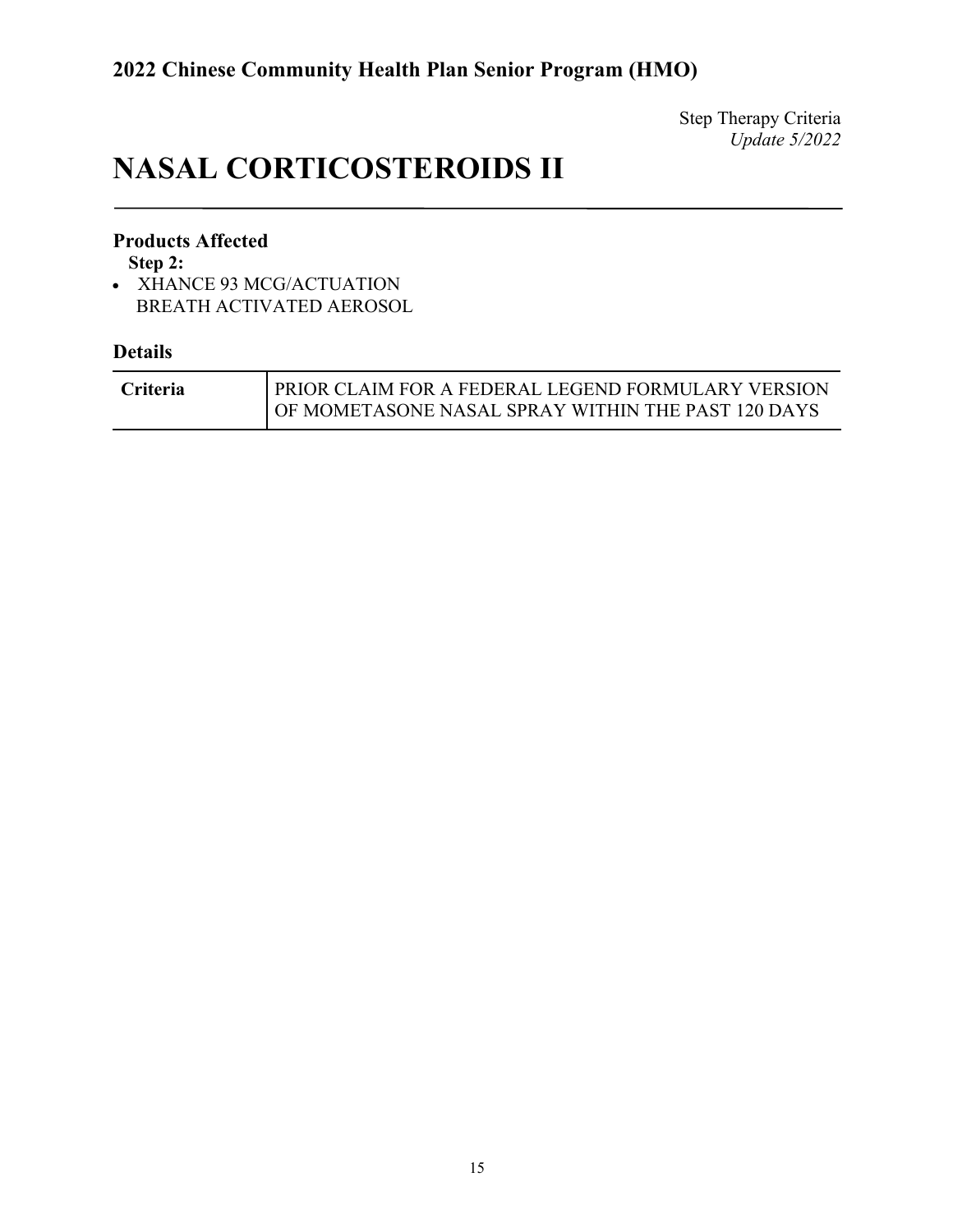# **OPHTHALMIC ALLERGY - OTC**

| <b>Products Affected</b><br>Step 2:<br>$\bullet$ ALREX 0.2 % EYE<br>DROPS, SUSPENSION<br><b>Details</b> | • bepotastine besilate 1.5 % eye drops                                                                                                                                                                                                                                                                                                                   |
|---------------------------------------------------------------------------------------------------------|----------------------------------------------------------------------------------------------------------------------------------------------------------------------------------------------------------------------------------------------------------------------------------------------------------------------------------------------------------|
| Criteria                                                                                                | PRIOR CLAIM FOR ONE OF THE FOLLOWING: OTC<br>LORATADINE, OTC LORATADINE D, OTC CETIRIZINE, OTC<br>CETIRIZINE D, OTC FEXOFENADINE, OTC FEXOFENADINE D,<br>OTC LEVOCETIRIZINE, OTC OLOPATADINE, OTC GENERIC<br>KETOTIFEN EYE DROPS 0.025%, LEVOCETIRIZINE, CROMOLYN<br>SODIUM, EPINASTINE, OR FORMULARY OLOPATADINE EYE<br>DROPS WITHIN THE PAST 120 DAYS. |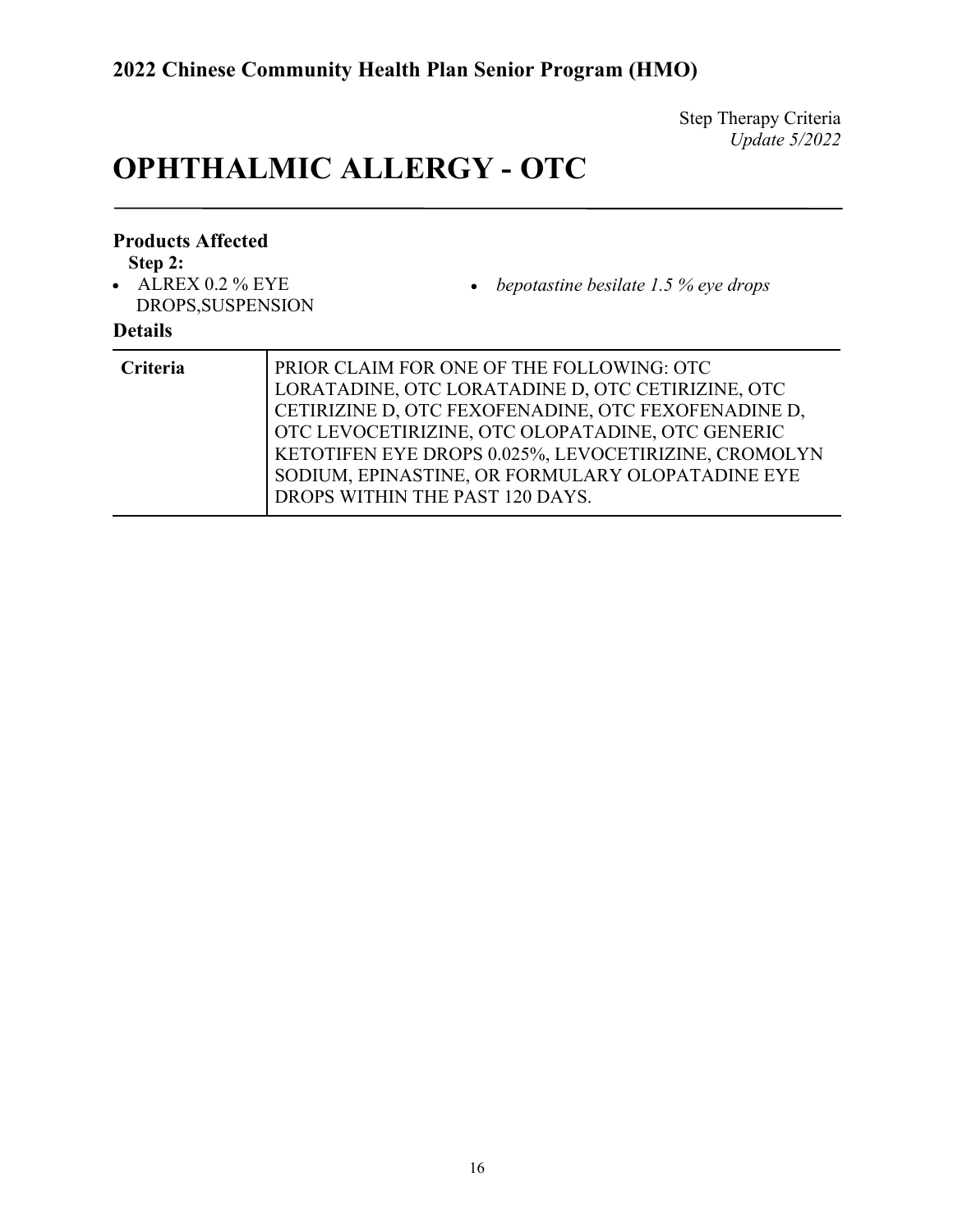# **OPHTHALMIC PROSTAGLANDINS**

### **Products Affected**

**Step 2:**

• XELPROS 0.005 % EYE DROP EMULSION

| <b>Criteria</b> | PRIOR CLAIM FOR FORMULARY VERSION OF LATANOPROST<br>GENERIC XALATAN) OR TRAVOPROST AND ONE OF THE<br>FOLLOWING: ALPHAGAN P 0.1%, FORMULARY VERSION OF<br>BRINZOLAMIDE (AZOPT), COMBIGAN, LUMIGAN 0.01%, |
|-----------------|---------------------------------------------------------------------------------------------------------------------------------------------------------------------------------------------------------|
|                 | SIMBRINZA OR ROCKLATAN WITHIN THE PAST 365 DAYS.                                                                                                                                                        |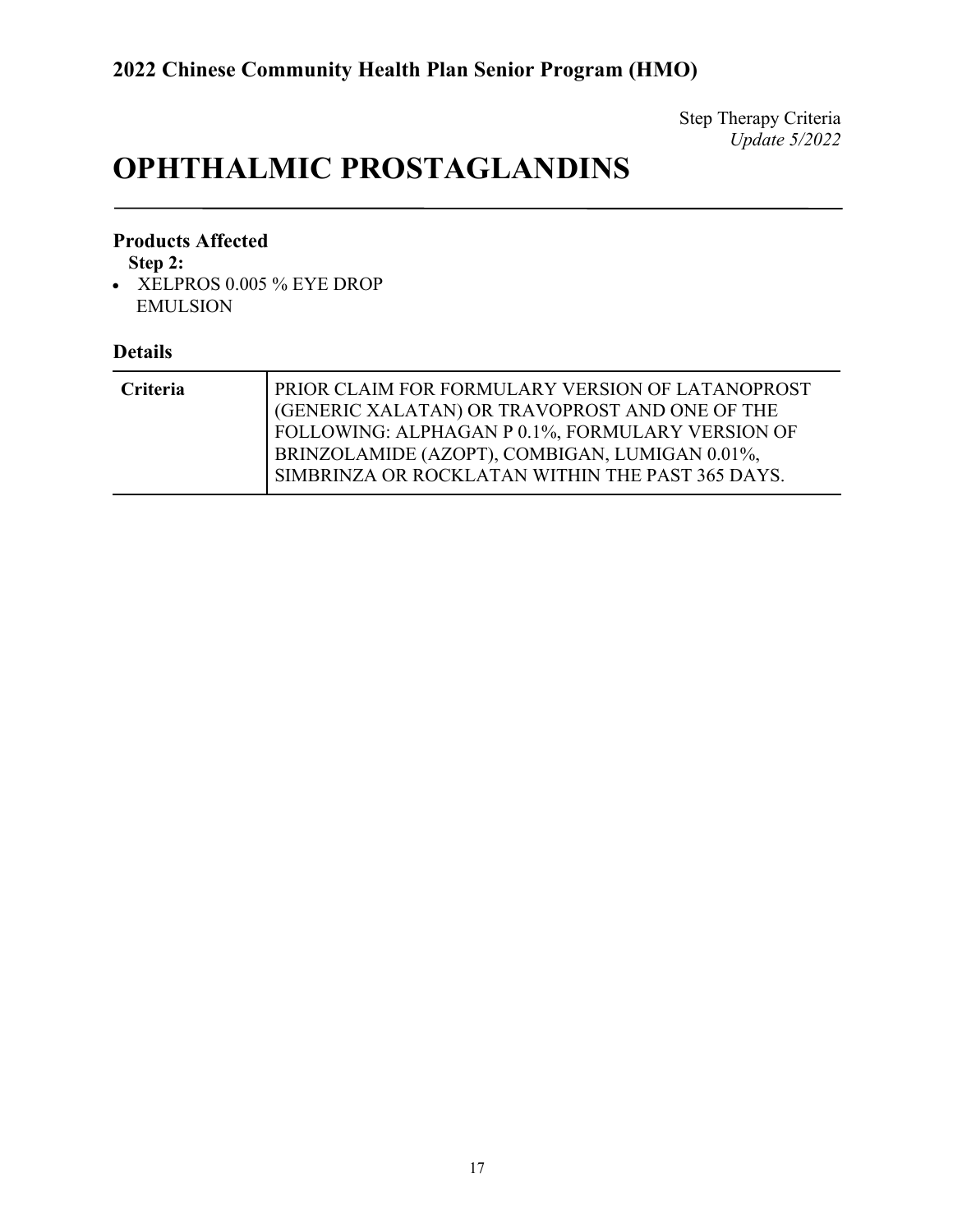# **ROSUVASTATIN SPRINKLE**

| <b>Products Affected</b><br>Step 2:<br>• EZALLOR SPRINKLE 10 MG<br><b>CAPSULE</b><br>• EZALLOR SPRINKLE 20 MG<br><b>CAPSULE</b> |                              | $\bullet$ EZALLOR SPRINKLE 40 MG<br><b>CAPSULE</b><br>• EZALLOR SPRINKLE 5 MG CAPSULE |
|---------------------------------------------------------------------------------------------------------------------------------|------------------------------|---------------------------------------------------------------------------------------|
| <b>Details</b>                                                                                                                  |                              |                                                                                       |
| <b>Criteria</b>                                                                                                                 | TABLET IN THE PAST 120 DAYS. | PRIOR CLAIM FOR FORMULARY VERSION OF ROSUVASTATIN                                     |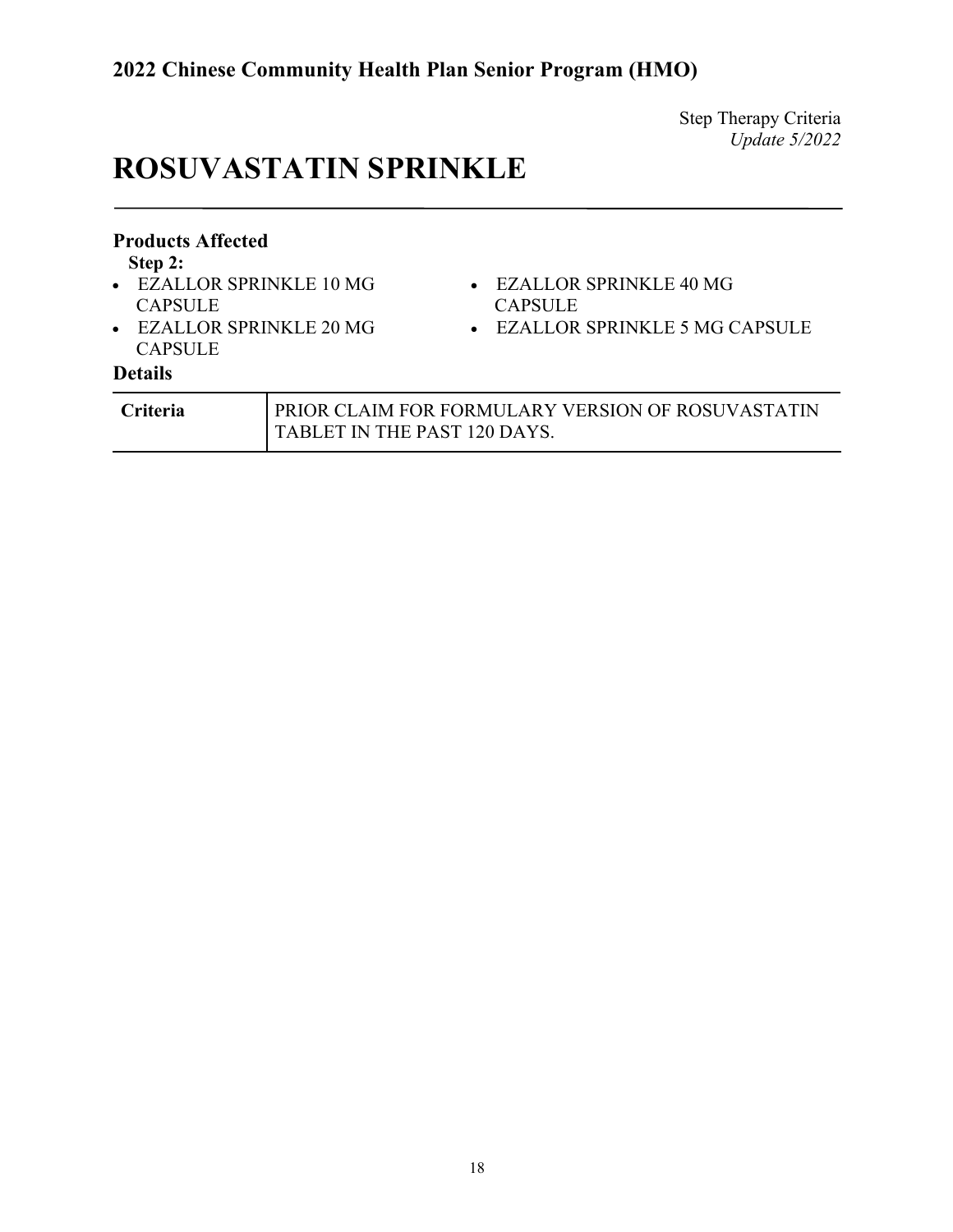## **SELEGILINE PATCH**

### **Products Affected**

**Step 2:**

- EMSAM 12 MG/24 HR TRANSDERMAL 24 HOUR PATCH
- EMSAM 6 MG/24 HR TRANSDERMAL 24 HOUR PATCH

### • EMSAM 9 MG/24 HR TRANSDERMAL 24 HOUR PATCH

| PRIOR CLAIM OF FORMULARY ORAL VERSION OF SSRI<br>CITALOPRAM, ESCITALOPRAM, FLUOXETINE, PAROXETINE<br>OR SERTRALINE), SNRI (DESVENLAFAXINE, DULOXETINE OR<br>VENLAFAXINE), MIRTAZAPINE, OR BUPROPION IR/SR/XL IN |
|-----------------------------------------------------------------------------------------------------------------------------------------------------------------------------------------------------------------|
| THE PAST 120 DAYS                                                                                                                                                                                               |
|                                                                                                                                                                                                                 |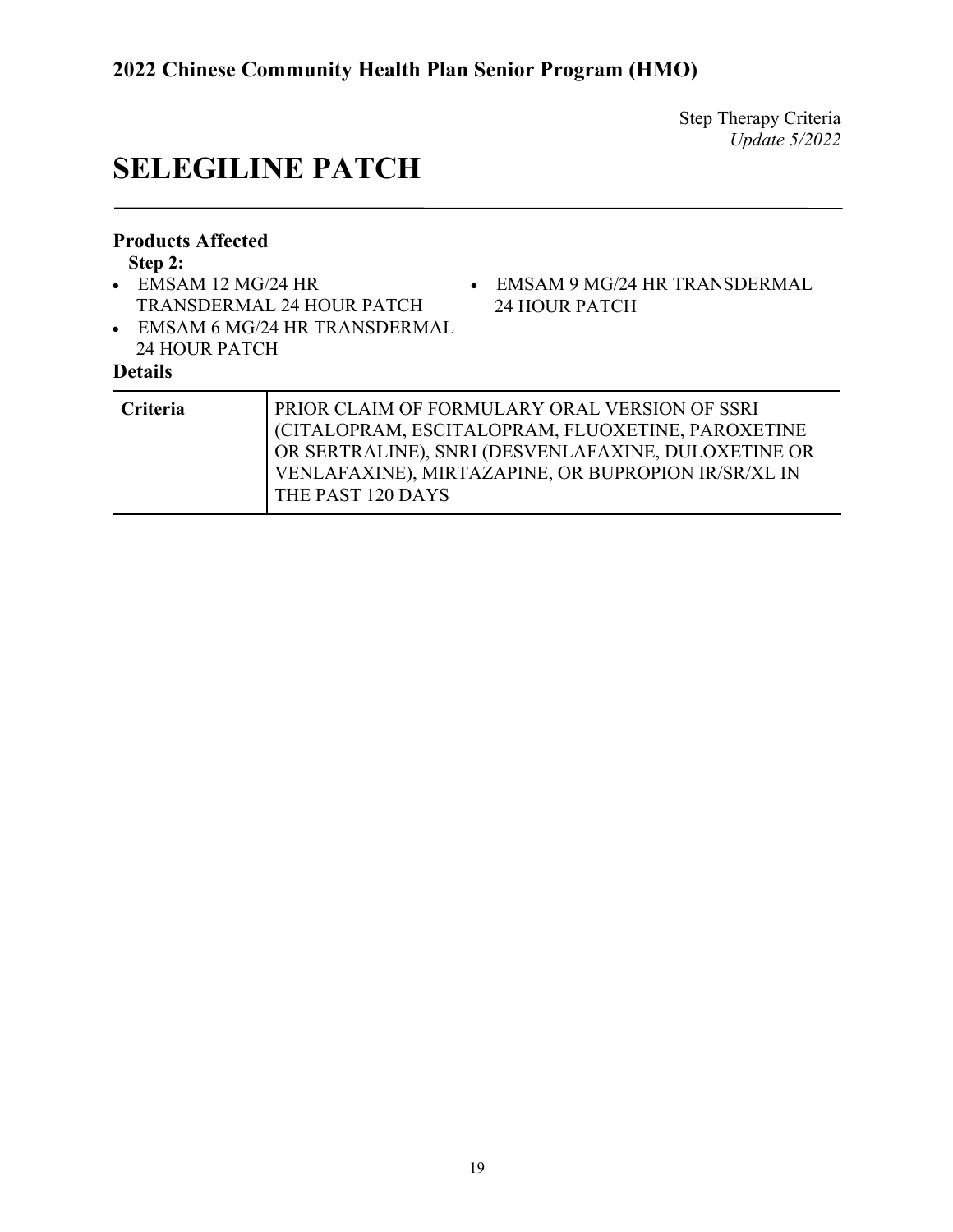## **SPIRONOLACTONE ORAL SUSPENSION**

### **Products Affected**

**Step 2:**

• CAROSPIR 25 MG/5 ML ORAL SUSPENSION

| <b>Criteria</b> | PRIOR CLAIM FOR GENERIC SPIRONOLACTONE WITHIN THE |
|-----------------|---------------------------------------------------|
|                 | PAST 120 DAYS.                                    |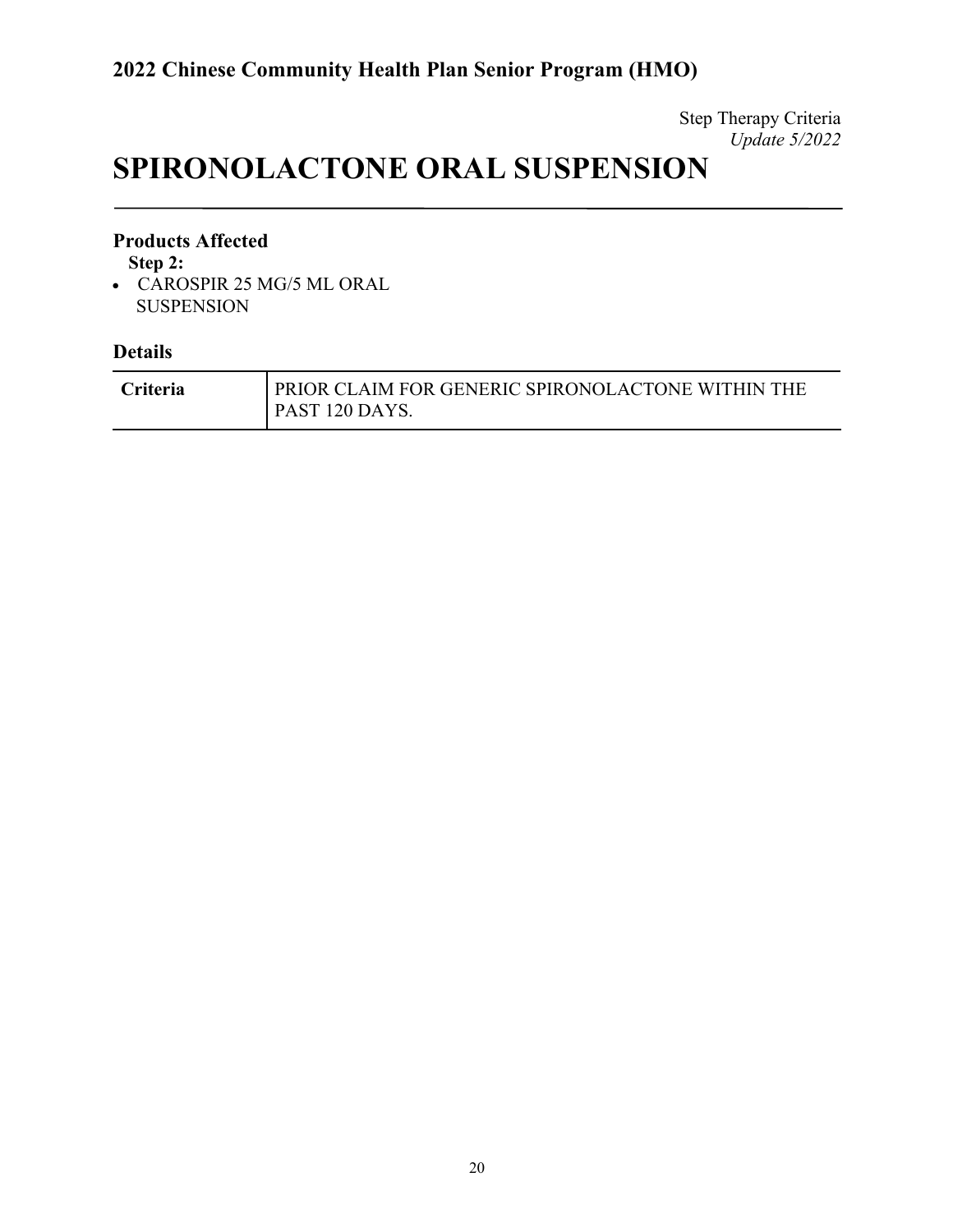### **2022 Chinese Community Health Plan Senior Program (HMO)**

Step Therapy Criteria *Update 5/2022*

## **SPRITAM**

| <b>Products Affected</b><br>Step 2:<br>• SPRITAM 1,000 MG TABLET FOR<br><b>ORAL SUSPENSION</b><br><b>SUSPENSION</b> |  | • SPRITAM 500 MG TABLET FOR ORAL<br><b>SUSPENSION</b><br>SPRITAM 250 MG TABLET FOR ORAL • SPRITAM 750 MG TABLET FOR ORAL<br><b>SUSPENSION</b> |
|---------------------------------------------------------------------------------------------------------------------|--|-----------------------------------------------------------------------------------------------------------------------------------------------|
| <b>Details</b>                                                                                                      |  |                                                                                                                                               |
| $\Gamma$ $\mathbf{u}$ $\mathbf{t}$ $\mathbf{t}$ $\mathbf{t}$                                                        |  | DIOD CLAIM EOD CENEDIC I EVETID ACETAM COLUTION IN                                                                                            |

| <b>Criteria</b> | l prior claim for generic levetiracetam solution in I |
|-----------------|-------------------------------------------------------|
|                 | THE PAST 120 DAYS                                     |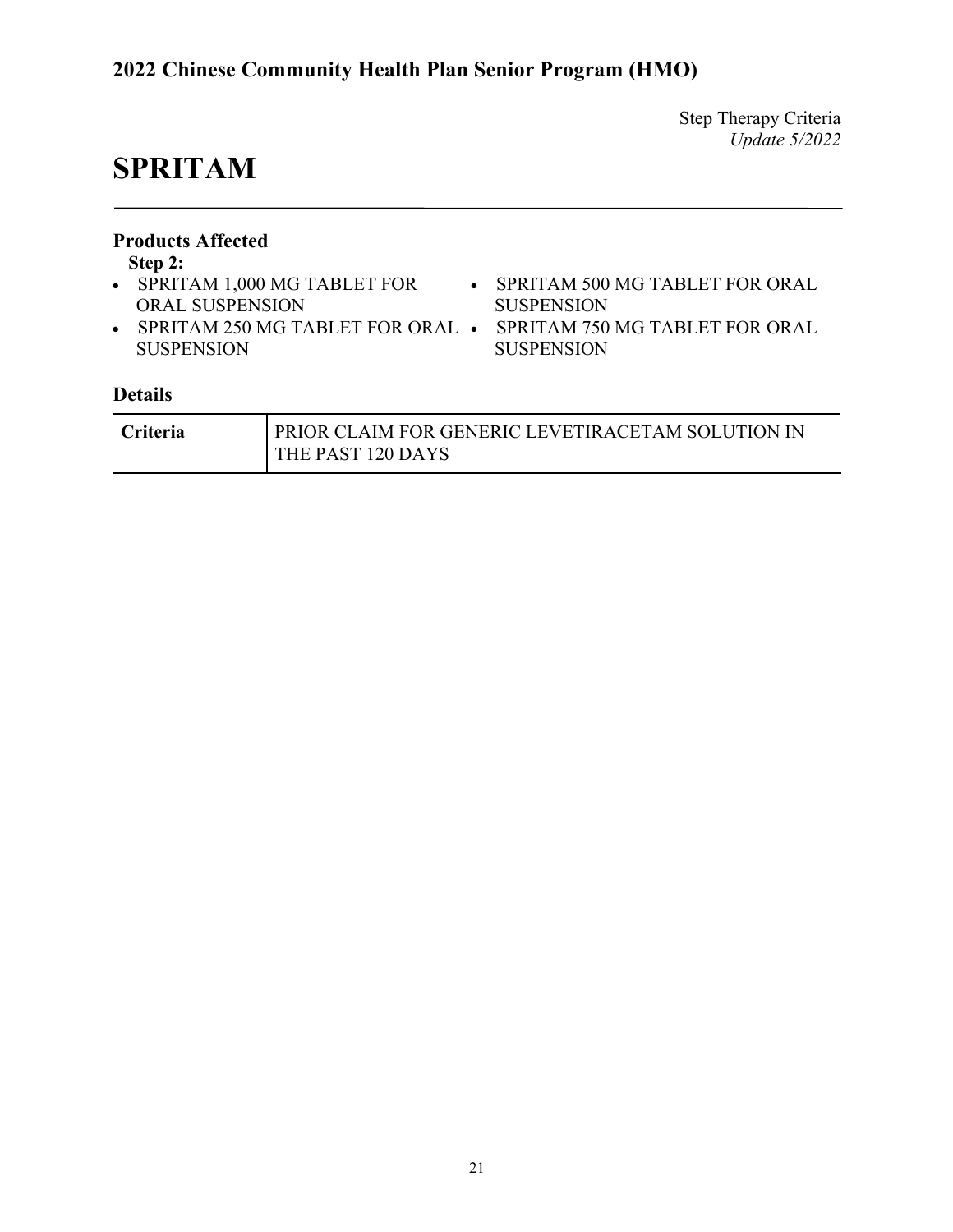## **TACROLIMUS PACKETS**

### **Products Affected**

**Step 2:**

- PROGRAF 0.2 MG ORAL GRANULES PROGRAF 1 MG ORAL GRANULES IN IN PACKET
- PACKET

| <b>Criteria</b> | PRIOR CLAIM FOR FORMULARY VERSION OF TACROLIMUS IR |
|-----------------|----------------------------------------------------|
|                 | CAPSULES WITHIN THE PAST 120 DAYS                  |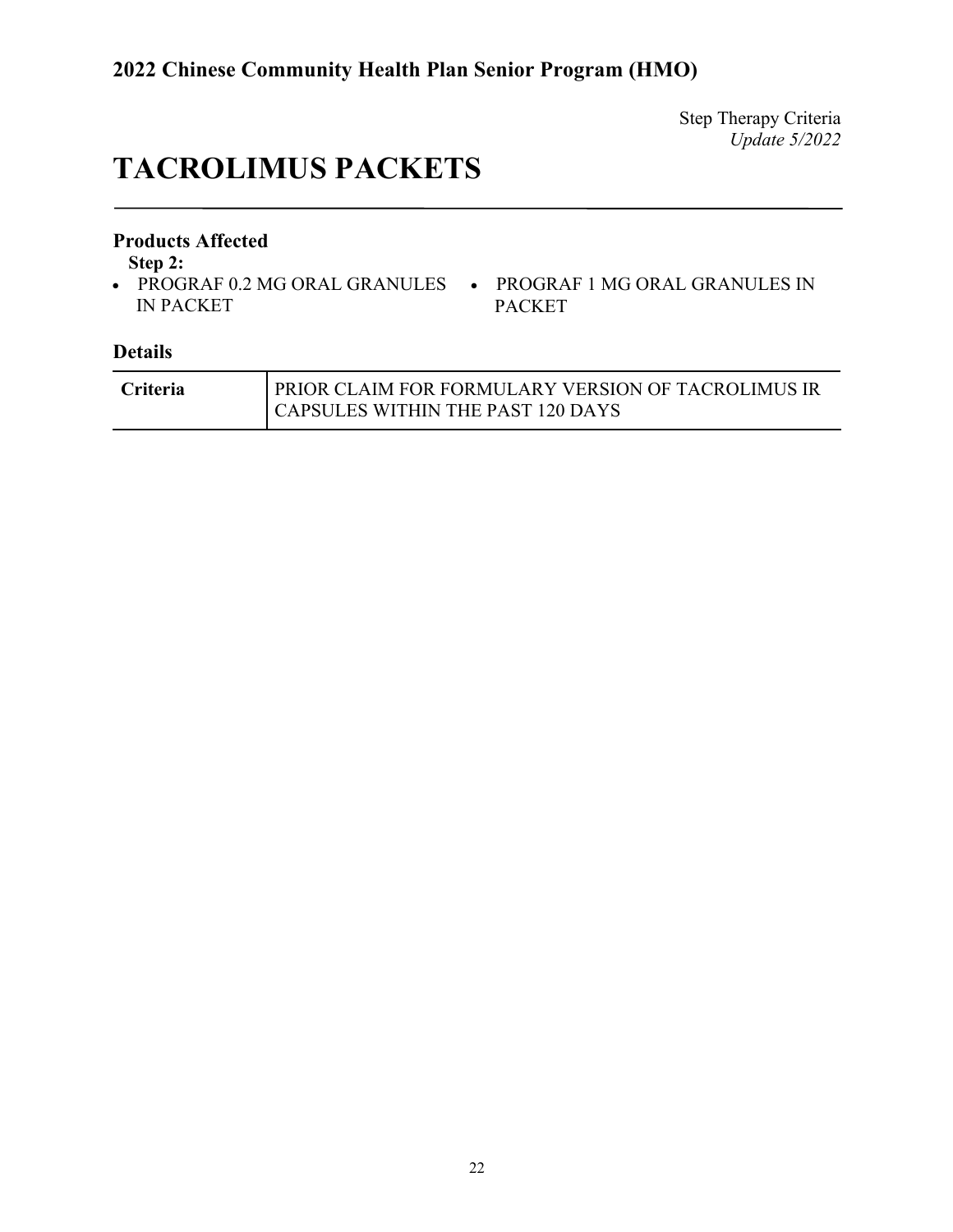### **INDEX**

### **A**

| $\blacktriangle$                                |
|-------------------------------------------------|
| ALREX 0.2 % EYE DROPS, SUSPENSION               |
|                                                 |
| aripiprazole 10 mg disintegrating tablet 6      |
| aripiprazole 15 mg disintegrating tablet 6<br>B |
| bepotastine besilate 1.5 % eye drops16          |
| C                                               |
|                                                 |
| CAROSPIR 25 MG/5 ML ORAL                        |
|                                                 |
| clozapine 100 mg disintegrating tablet6         |
| clozapine 12.5 mg disintegrating tablet6        |
| clozapine 150 mg disintegrating tablet6         |
| clozapine 200 mg disintegrating tablet6         |
| clozapine 25 mg disintegrating tablet6          |
| CYCLOPHOSPHAMIDE 25 MG                          |
|                                                 |
| cyclophosphamide 25 mg tablet 9                 |
| CYCLOPHOSPHAMIDE 50 MG                          |
|                                                 |
| cyclophosphamide 50 mg tablet 9                 |
| D                                               |
| DIPENTUM 250 MG CAPSULE 5                       |
| DRIZALMA SPRINKLE 20 MG                         |
| CAPSULE, DELAYED RELEASE  10                    |
| DRIZALMA SPRINKLE 30 MG                         |
| CAPSULE, DELAYED RELEASE  10                    |
| DRIZALMA SPRINKLE 40 MG                         |
| CAPSULE, DELAYED RELEASE 10                     |
| <b>DRIZALMA SPRINKLE 60 MG</b>                  |
| CAPSULE, DELAYED RELEASE 10                     |
| E                                               |
| EMSAM 12 MG/24 HR TRANSDERMAL                   |
| 24 HOUR PATCH19                                 |
| <b>EMSAM 6 MG/24 HR TRANSDERMAL</b>             |
| 24 HOUR PATCH<br>19                             |
| EMSAM 9 MG/24 HR TRANSDERMAL                    |
| 24 HOUR PATCH19                                 |
| enalapril maleate 1 mg/ml oral solution  11     |
| <b>EZALLOR SPRINKLE 10 MG CAPSULE</b>           |
|                                                 |

| EZALLOR SPRINKLE 20 MG CAPSULE             |
|--------------------------------------------|
|                                            |
| <b>EZALLOR SPRINKLE 40 MG CAPSULE</b>      |
|                                            |
| <b>EZALLOR SPRINKLE 5 MG CAPSULE18</b>     |
| F                                          |
|                                            |
|                                            |
|                                            |
| FANAPT 1MG(2)-2 MG(2)-4MG(2)-6             |
| MG(2) TABLETS IN A DOSE PACK  6            |
|                                            |
|                                            |
|                                            |
|                                            |
|                                            |
|                                            |
| FETZIMA 120 MG                             |
| CAPSULE, EXTENDED RELEASE 3                |
| FETZIMA 20 MG (2)-40 MG (26)               |
| CAPSULE, EXTENDED RELEASE, 24              |
|                                            |
| FETZIMA 20 MG CAPSULE, EXTENDED            |
|                                            |
| FETZIMA 40 MG CAPSULE, EXTENDED            |
|                                            |
| FETZIMA 80 MG CAPSULE, EXTENDED            |
|                                            |
| K                                          |
| KATERZIA 1 MG/ML ORAL                      |
|                                            |
| M                                          |
| memantine 14 mg capsule sprinkle, extended |
|                                            |
| memantine 21 mg capsule sprinkle, extended |
|                                            |
| memantine 28 mg capsule sprinkle, extended |
|                                            |
| memantine 7 mg capsule sprinkle, extended  |
|                                            |
| methotrexate sodium 2.5 mg tablet 9        |
|                                            |